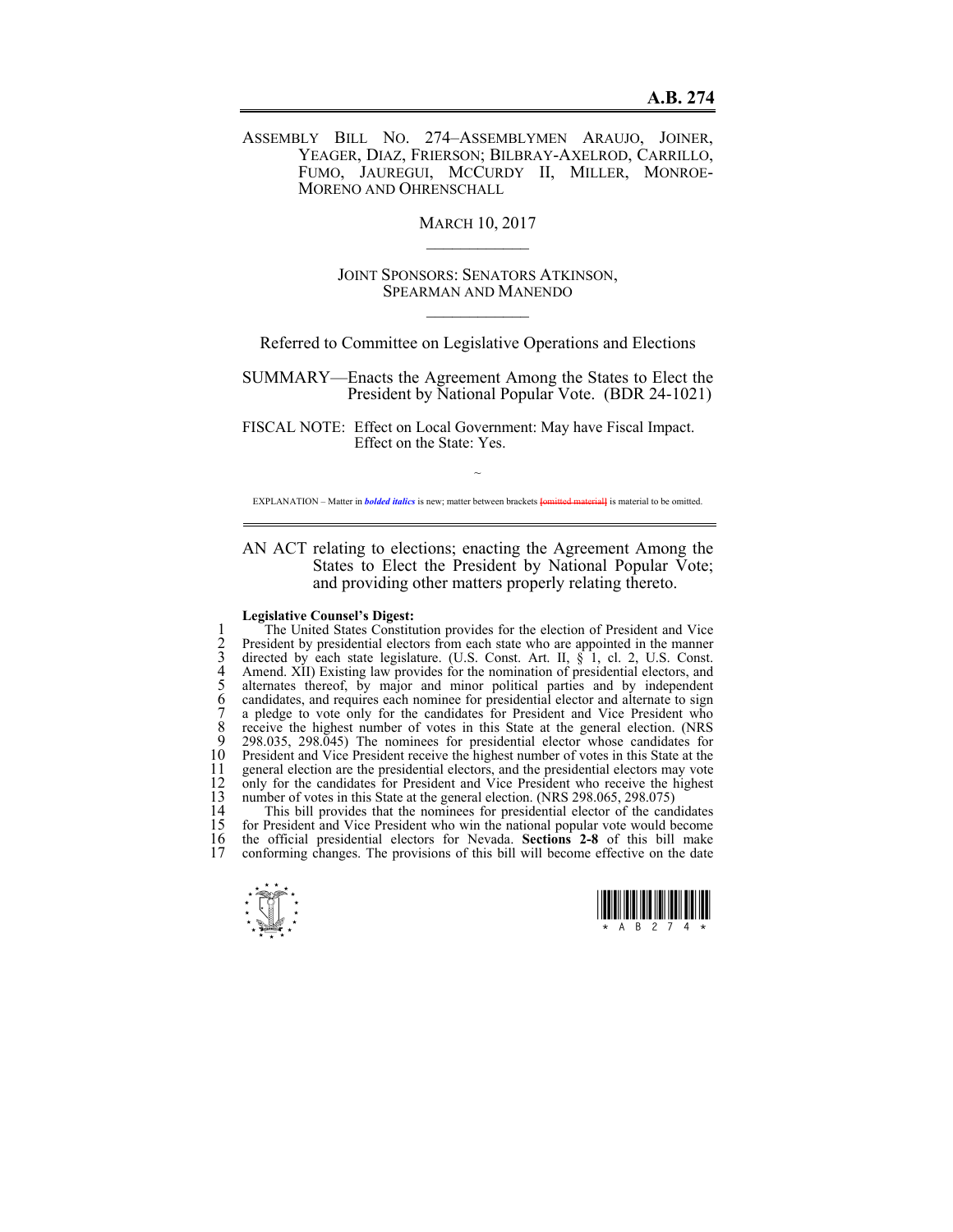18 that states with enough electoral votes to constitute a majority of the electoral votes 19 have adopted this Agreement (270 electoral votes of 538).

20 This bill contains the text of the Agreement Among the States to Elect the 21 President by National Popular Vote without any changes necessary to conform to 22 Nevada law, because each state wishing to participate in the Compact is required to 20 This bill contains the text of the Agreement Among the States to Elect the<br>21 President by National Popular Vote without any changes necessary to conform to<br>22 Nevada law, because each state wishing to participate in th Agreement.

THE PEOPLE OF THE STATE OF NEVADA, REPRESENTED IN

|                                                                            | SENATE AND ASSEMBLY, DO ENACT AS FOLLOWS:                                                                                                                                                                                                                                                                                                                     |
|----------------------------------------------------------------------------|---------------------------------------------------------------------------------------------------------------------------------------------------------------------------------------------------------------------------------------------------------------------------------------------------------------------------------------------------------------|
| 1<br>$\overline{c}$<br>$\overline{\mathbf{3}}$<br>$\overline{4}$<br>5<br>6 | Section 1. Chapter 298 of NRS is hereby amended by adding<br>thereto a new section to read as follows:<br>The Agreement Among the States to Elect the President by<br><b>National Popular Vote is hereby enacted into law and entered into</b><br>with all jurisdictions legally joining the Compact, in substantially<br>the form set forth in this section: |
| 7<br>8<br>9                                                                | <b>Article I-Membership</b>                                                                                                                                                                                                                                                                                                                                   |
| 10<br>11<br>12<br>13                                                       | Any State of the United States and the District of Columbia<br>may become a member of this agreement by enacting this<br>agreement.                                                                                                                                                                                                                           |
| 14<br>15<br>16                                                             | <b>Article II–Right of the People in Member States to</b><br><b>Vote for President and Vice President</b>                                                                                                                                                                                                                                                     |
| 17<br>18<br>19                                                             | Each member state shall conduct a statewide popular election<br>for President and Vice President of the United States.                                                                                                                                                                                                                                        |
| 20<br>21<br>22                                                             | <b>Article III-Manner of Appointing Presidential</b><br><b>Electors in Member States</b>                                                                                                                                                                                                                                                                      |
| 23<br>24<br>25<br>26<br>27                                                 | Prior to the time set by law for the meeting and voting by the<br>presidential electors, the chief election official of each member<br>state shall determine the number of votes for each presidential<br>slate in each State of the United States and in the District of<br>Columbia in which votes have been cast in a statewide popular                    |
| 28<br>29                                                                   | election and shall add such votes together to produce a "national<br>popular vote total" for each presidential slate.                                                                                                                                                                                                                                         |
| 30<br>31<br>32<br>33                                                       | The chief election official of each member state shall designate<br>the presidential slate with the largest national popular vote total as<br>the "national popular vote winner."                                                                                                                                                                             |



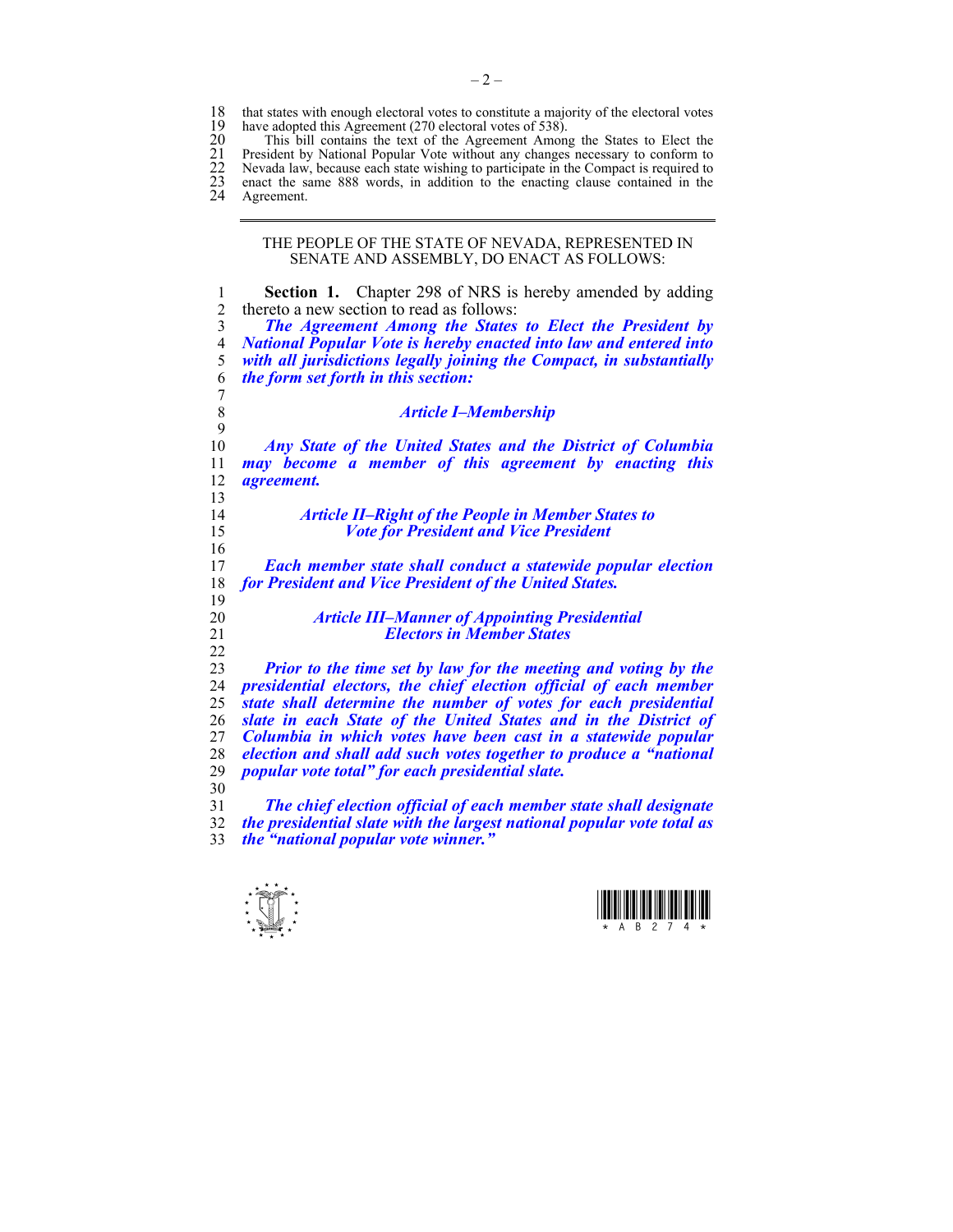*The presidential elector certifying official of each member state shall certify the appointment in that official's own state of the elector slate nominated in that state in association with the national popular vote winner.*  

*At least six days before the day fixed by law for the meeting and voting by the presidential electors, each member state shall make a final determination of the number of popular votes cast in the state for each presidential slate and shall communicate an official statement of such determination within 24 hours to the chief election official of each other member state.* 

 $12<sup>2</sup>$ 

*The chief election official of each member state shall treat as conclusive an official statement containing the number of popular votes in a state for each presidential slate made by the day established by federal law for making a state's final determination*  conclusive as to the counting of electoral votes by Congress.

*In event of a tie for the national popular vote winner, the presidential elector certifying official of each member state shall certify the appointment of the elector slate nominated in association with the presidential slate receiving the largest number of popular votes within that official's own state.*  

*If, for any reason, the number of presidential electors nominated in a member state in association with the national popular vote winner is less than or greater than that state's number of electoral votes, the presidential candidate on the presidential slate that has been designated as the national popular vote winner shall have the power to nominate the presidential electors for that state and that state's presidential elector certifying official shall certify the appointment of such nominees. The chief election official of each member state shall immediately release to the public all vote counts or statements of votes as they are determined or obtained.* 

- *This article shall govern the appointment of presidential electors in each member state in any year in which this agreement is, on July 20, in effect in states cumulatively possessing a majority of the electoral votes.*
- *Article IV–Other Provisions*

*This agreement shall take effect when states cumulatively possessing a majority of the electoral votes have enacted this* 



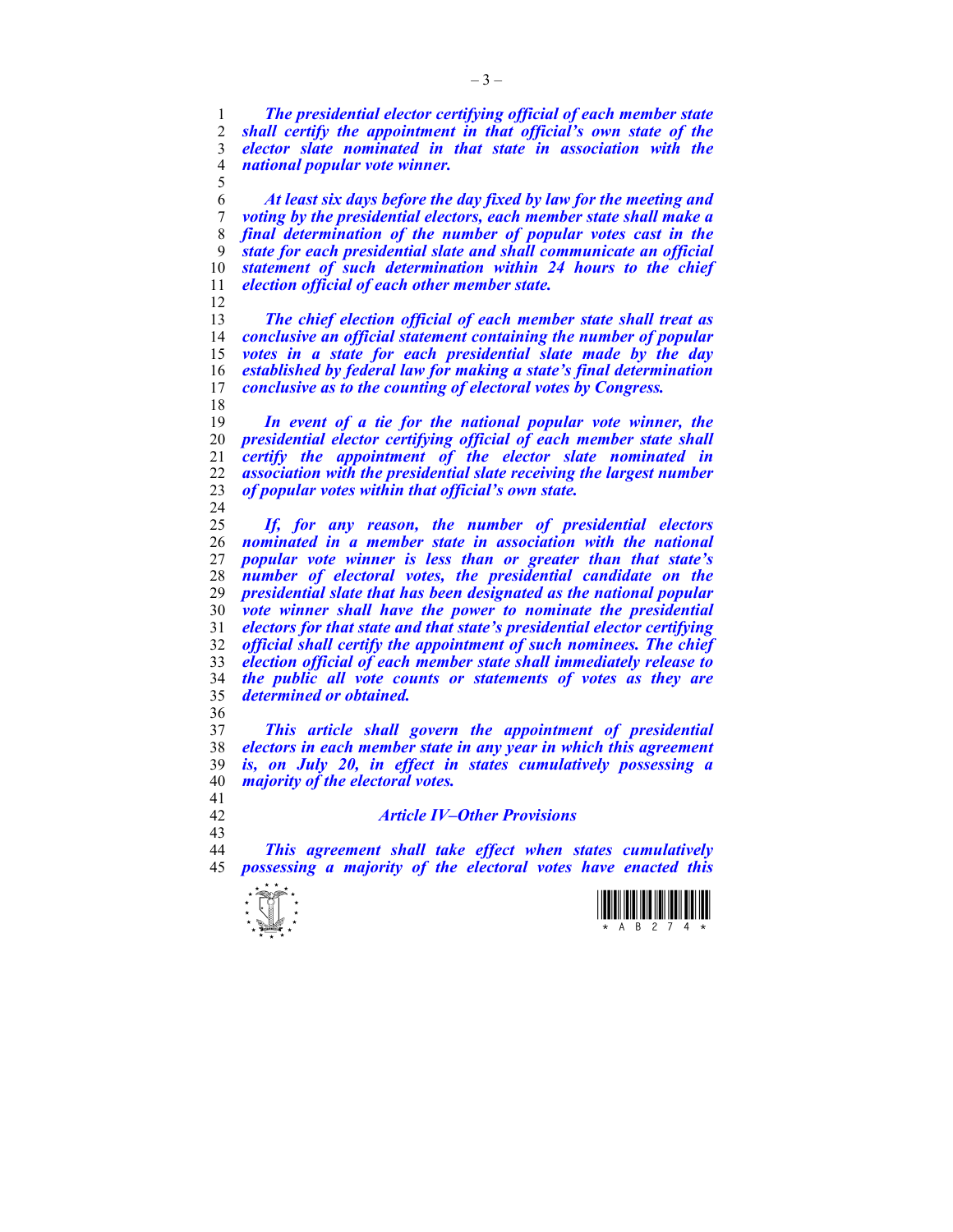$\frac{1}{\sqrt{2}}$ *agreement in substantially the same form and the enactments by such states have taken effect in each state. Any member state may withdraw from this agreement, except that a withdrawal occurring six months or less before the end of a President's term shall not become effective until a President or Vice President shall have been qualified to serve the next term. The chief executive of each member state shall promptly notify the chief executive of all other states of when this agreement has been enacted and has taken effect in that official's state, when the state has withdrawn from this agreement, and when this agreement takes effect generally. This agreement shall terminate if the electoral college is abolished. If any provision of this agreement is held invalid, the remaining provisions shall not be affected. Article V–Definitions For purposes of this agreement, "chief executive" shall mean the Governor of a State of the United States or the Mayor of the District of Columbia; "elector slate" shall mean a slate of candidates who have been nominated in a state for the position of presidential elector in association with a presidential slate; "chief election official" shall mean the state official or body that is authorized to certify the total number of popular votes for each presidential slate; "presidential elector" shall mean an elector for President and Vice President of the United States; "presidential elector certifying official" shall mean the state official or body that is authorized to certify the appointment of the state's presidential electors; "presidential slate" shall mean a slate of two persons, the first of whom has been nominated as a candidate for President of the United States and the second of whom has been nominated as a*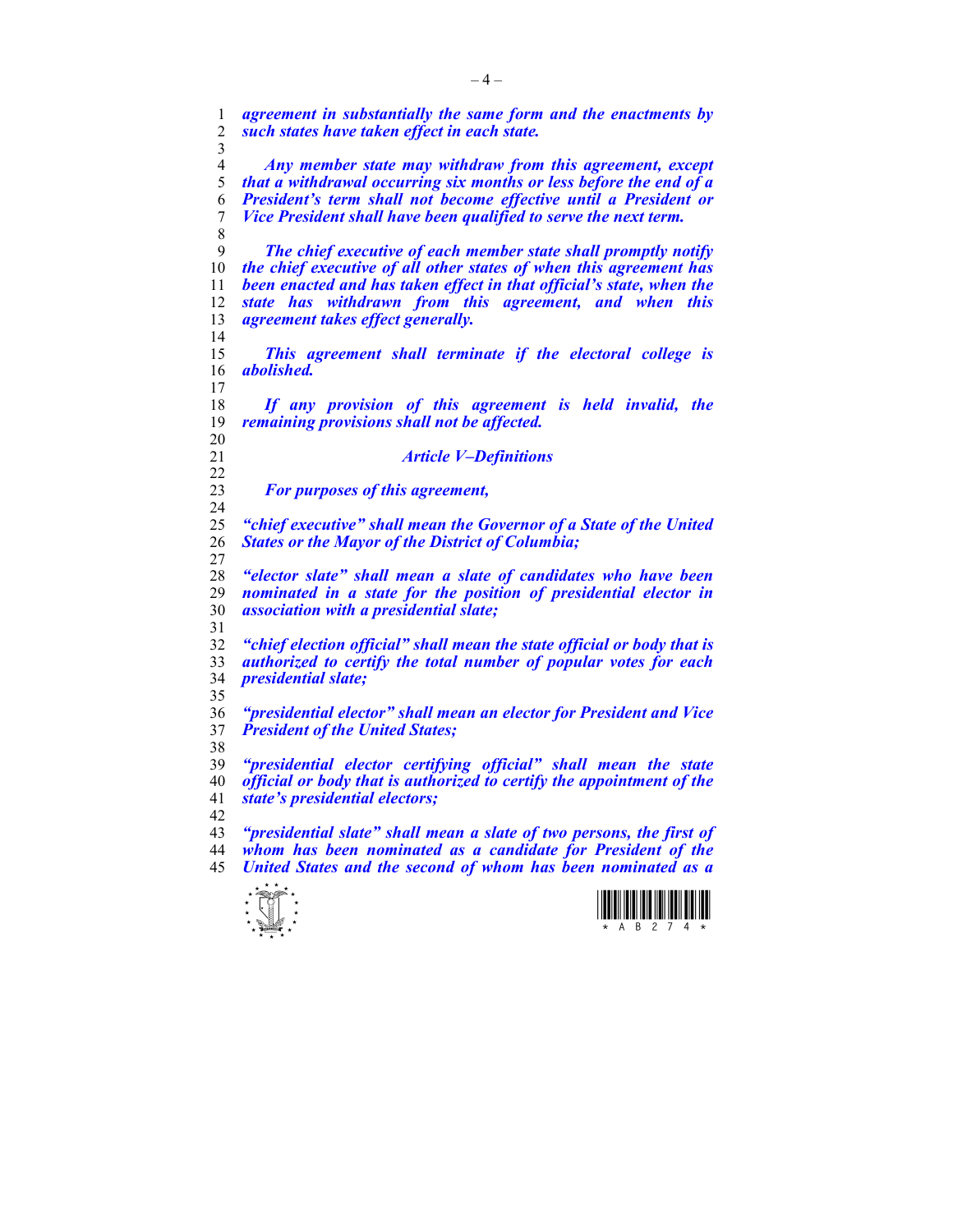1 *candidate for Vice President of the United States, or any legal*  2 *successors to such persons, regardless of whether both names*  3 *appear on the ballot presented to the voter in a particular state;*   $\frac{4}{5}$ 5 *"state" shall mean a State of the United States and the District of*  6 *Columbia; and*   $\frac{7}{8}$ 8 *"statewide popular election" shall mean a general election in*  9 *which votes are cast for presidential slates by individual voters and*  10 *counted on a statewide basis.*  11 **Sec. 2.** NRS 298.015 is hereby amended to read as follows: 12 298.015 As used in NRS **[**298.005**]** *298.015* to 298.089, 13 inclusive, *and section 1 of this act,* the words and terms defined in 14 NRS 298.023 and 298.028 have the meanings ascribed to them in 15 those sections. **Sec. 3.** NRS 298.045 is hereby amended to read as follows:<br>17 298.045 1 Except as otherwise provided in subsection 2 17 298.045 1. Except as otherwise provided in subsection 2, **[**a**]** 18 *each* nominee for presidential elector **[**or an**]** *and* alternate **[**may not 19 serve as a presidential elector unless the nominee for presidential 20 elector or the alternate signs**]** *must submit to the Secretary of State*  21 a pledge in substantially the following form: 22 23 If selected for the position of presidential elector, I agree to 24 serve as such and to vote only for the **[**nominees for President 25 and Vice President of the political party or the independent 26 candidates who received the highest number of votes in this 27 State at the general election.**]** *presidential candidate and vice*  28 *presidential candidate who are on the presidential slate that*  29 *has been determined pursuant to section 1 of this act as the*  30 *national popular vote winner or, in the event of a tie for the*  31 *national popular vote winner, the presidential candidate and*  32 *vice presidential candidate who are on the presidential slate*  33 *receiving the largest number of popular votes within this*  34 *State.* 35

36 2. If a nominee for presidential elector or an alternate is 37 physically unable to sign the pledge, the pledge may be signed by 38 proxy in the presence of the nominee for presidential elector or the 39 alternate, as applicable.

40 **[**3. The chair and secretary of the convention of a major 41 political party, the person who is authorized to file the list of 42 candidates for partisan office of a minor political party with the 43 Secretary of State pursuant to NRS 293.1725 or an independent 44 candidate shall submit to the Secretary of State each pledge signed



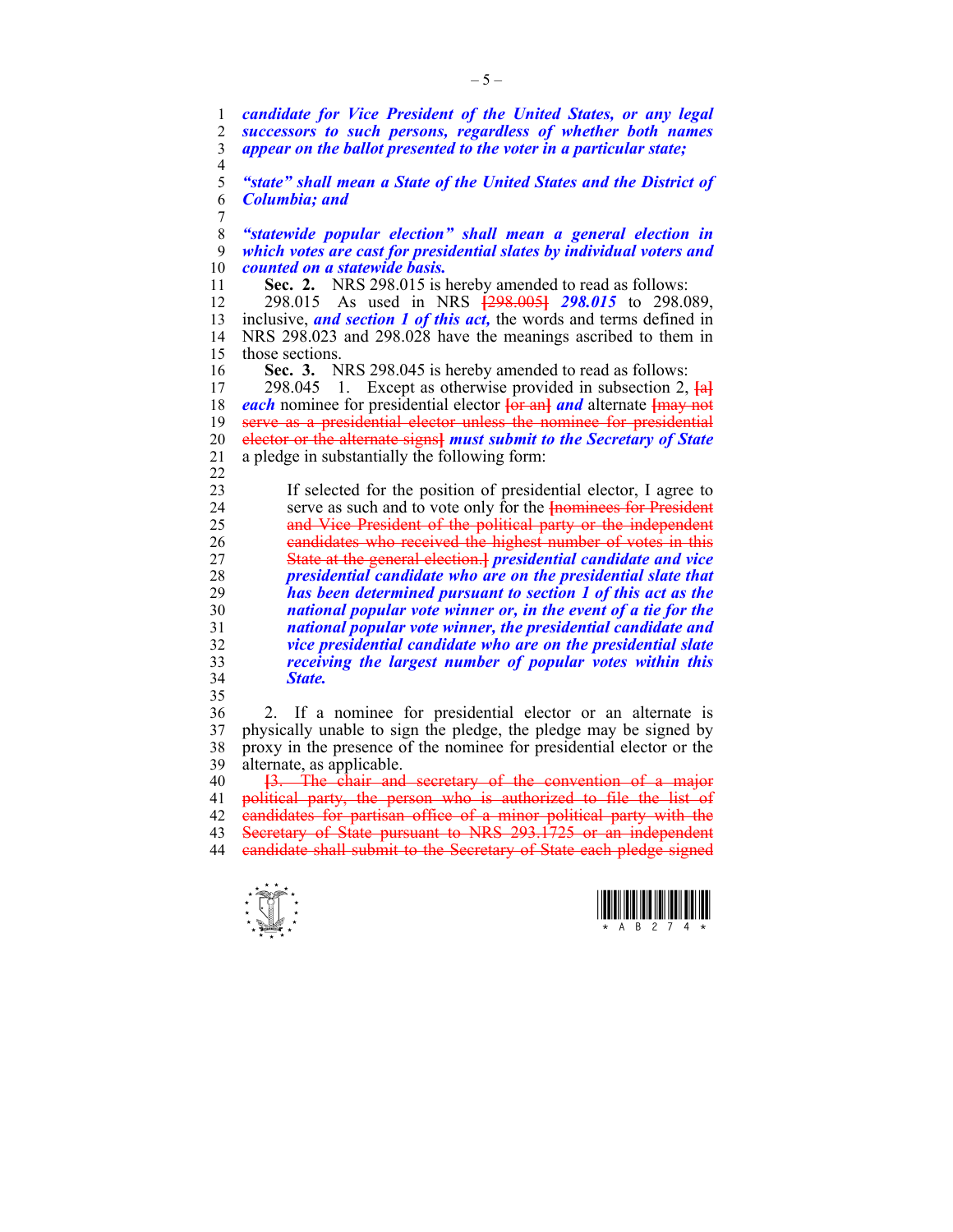1 pursuant to this section with the list of nominees for presidential 2 elector and alternates 1 2 elector and alternates.**]** 3 **Sec. 4.** NRS 298.055 is hereby amended to read as follows: 4 298.055 **[**The**]** *As soon as practicable after the appointment of*  5 *presidential electors pursuant to section 1 of this act, the Secretary*  6 *of State shall submit a* certificate of ascertainment **[**submitted**]** to 7 the Archivist of the United States pursuant to 3 U.S.C. § 6 *.* **[**must 8 include a statement that: 9 - 1. Each nominee for presidential elector shall serve as a 10 presidential elector unless a vacancy occurs in the position of 11 presidential elector held by that nominee for presidential elector 12 before the conclusion of the meeting of presidential electors held 13 pursuant to 3 U.S.C. § 7; and  $14 \quad -2$ . If a person is appointed pursuant to NRS 298.065 to fill a 15 vacancy in a position of presidential elector, the Secretary of State 16 will submit an amended certificate of ascertainment to the 17 Archivist.**]** 18 **Sec. 5.** NRS 298.065 is hereby amended to read as follows: 19 298.065 **[**1.**]** The Secretary of State shall preside at the 20 meeting of presidential electors held pursuant to 3 U.S.C. § 7. 21 **[**Except as otherwise provided in this section and NRS 298.075, the 22 nominees for presidential elector whose candidates for President and 23 Vice President receive the highest number of votes in this State at 24 the general election are the presidential electors.  $25 \longrightarrow 2$ . If a nominee for presidential elector is not present to vote at 26 the meeting, the position of presidential elector to be filled by that 27 nominee for presidential elector is vacant and the vacancy must be 28 filled as follows:  $29 - (a)$  If the alternate is present at the meeting, the Secretary of 30 State shall appoint the alternate to the position of presidential 31 elector: 32 (b) If the alternate is not present at the meeting, the Secretary of 33 State shall appoint to the position of presidential elector a person 34 chosen by lot from among the alternates present at the meeting, if  $35$  any;  $36 \left( -\frac{c}{c} \right)$  If no alternates are present at the meeting, the Secretary of 37 State shall appoint to the position of presidential elector a person 38 who is:  $39 \longrightarrow (1)$  A qualified elector; 40  $\leftarrow$  (2) Present at the meeting; and 41  $\leftarrow$  (3) Chosen through nomination by and plurality vote of 42 presidential electors who are present at the meeting; and 43  $\left(-\frac{d}{dt}\right)$  If votes cast pursuant to subparagraph  $\left(3\right)$  of paragraph  $\left(e\right)$ 44 result in a tie, the Secretary of State shall appoint to the position of



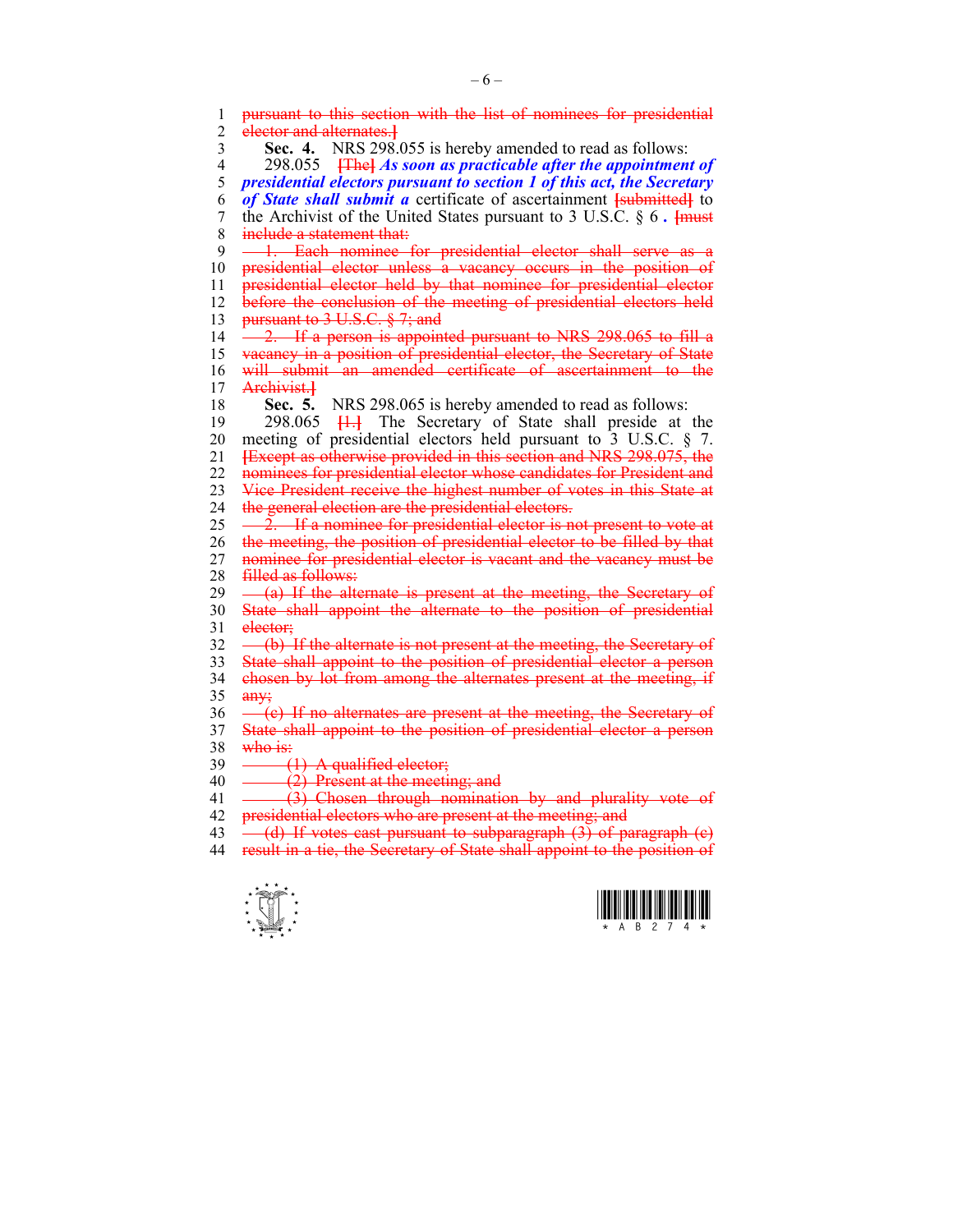1 presidential elector a person who is chosen by lot from those 2 persons who tied for the most votes.  $3 \overline{3}$ . If all the positions of presidential elector are vacant and no 4 alternates are present at the meeting, the Secretary of State shall 5 appoint from the qualified electors one person to the position of 6 presidential elector, and the remaining positions must be filled 7 pursuant to paragraphs (c) and (d) of subsection 2. 8 - 4. The nomination by and vote of a single presidential elector 9 is sufficient to choose a person to be appointed to the position of 10 presidential elector pursuant to subparagraph (3) of paragraph (c) of 11 subsection 2 12 - 5. Except as otherwise provided in subsection 6, a person 13 appointed to the position of presidential elector pursuant to this 14 section may not serve in that position unless the person signs a 15 pledge in substantially the following form: 16 17 **I agree to serve as a presidential elector and to vote only for** 18 **the nominees for President and Vice President of the party or** 19 the independent candidates who received the highest number 20 of votes in this State at the general election. 21  $22 \longrightarrow 6$ . If a person appointed to the position of presidential elector 23 pursuant to this section is physically unable to sign the pledge, the 24 pledge may be signed by proxy. 25 - 7. If a person appointed to a position of presidential elector 26 pursuant to this section does not sign the pledge described in 27 subsection 5, that position of presidential elector is vacant and must 28 be filled pursuant to this section.**]** 29 **Sec. 6.** NRS 298.075 is hereby amended to read as follows: 30 298.075 **[**1.**]** The Secretary of State shall provide to each 31 presidential elector a ballot for the office of President and a ballot 32 for the office of Vice President. The presidential elector shall mark 33 the applicable ballot provided by the Secretary of State for the 34 **[**person**]** *presidential candidate and vice presidential candidate*  35 who **[**received the highest number of votes at the general election for 36 the office of President and the person who received the highest 37 number of votes at the general election for the office of Vice 38 President.**]** *are on the presidential slate that has been determined*  39 *pursuant to section 1 of this act as the national popular vote*  40 *winner or, in the event of a tie for the national popular vote*  41 *winner, the presidential candidate and vice presidential candidate*  42 *who are on the presidential slate receiving the largest number of*  43 *popular votes within this State.* The presidential elector shall sign 44 and legibly print his or her name on the ballots and present the 45 ballots to the Secretary of State.



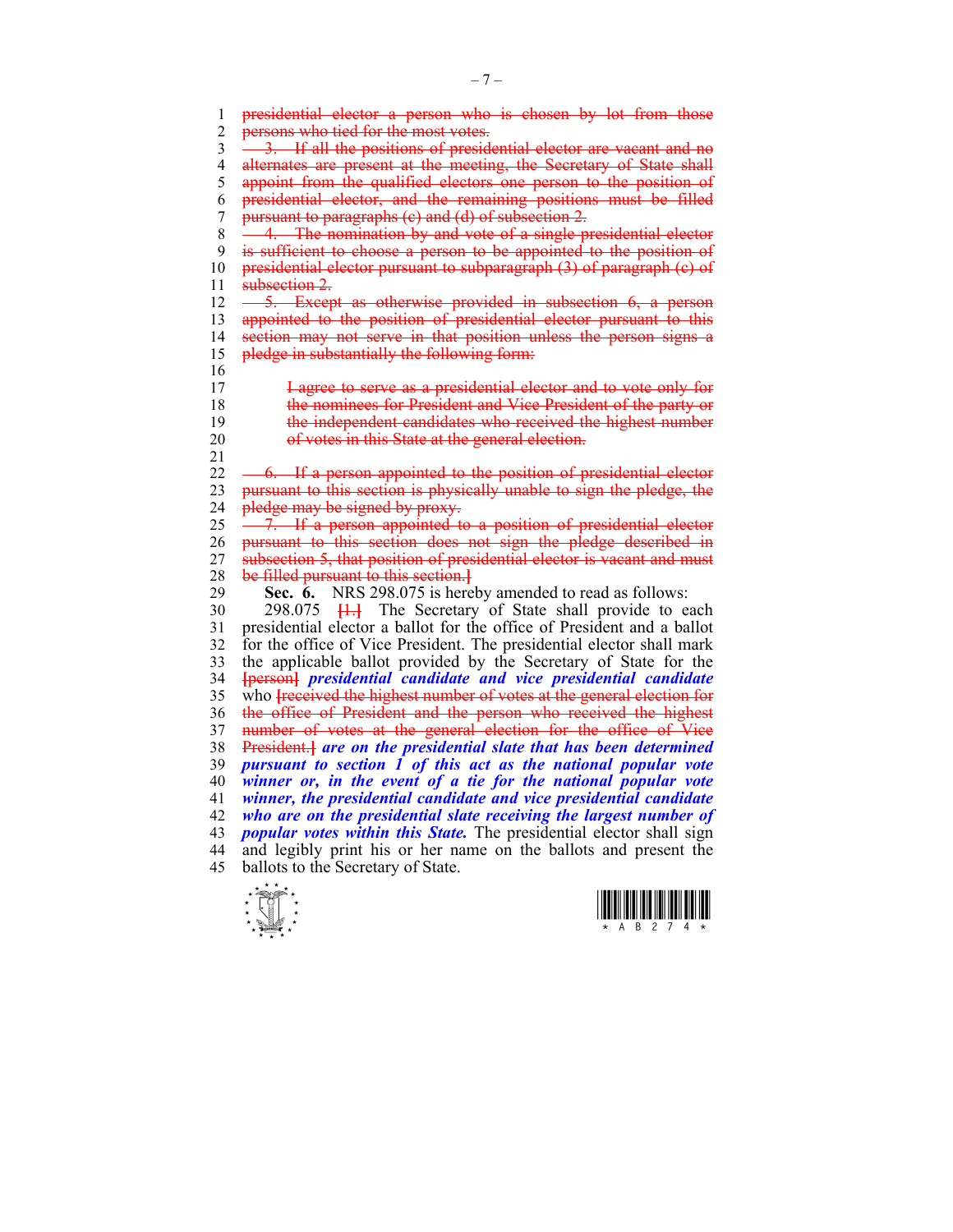1 **[**2. After all presidential electors have presented their ballots to the Secretary of State, the Secretary of State shall examine each 3 ballot. If a presidential elector:  $4 - \frac{a}{b}$  Presents both ballots and the ballots are marked with votes  $5$  for the person who received the highest number of votes at the 5 for the person who received the highest number of votes at the 6 general election for the office of President and the person who 7 received the highest number of votes at the general election for the 8 office of Vice President, respectively, the Secretary of State shall 9 accept both ballots. 10 (b) Does not present both ballots, presents an unmarked ballot or 11 presents a ballot marked with a vote that does not conform with the 12 **provisions of subsection 1:** 13 (1) The Secretary of State shall refuse to accept either ballot 14 of the presidential elector; and  $15 \leftarrow \frac{2}{2}$  The Secretary of State shall deem the presidential 16 elector's position vacant. The vacancy must be filled pursuant to 17 the provisions of NRS 298.065. The person appointed to fill the 18 vacancy in the position of presidential elector, after signing the 19 pledge described in NRS 298,065, shall mark both ballots and 20 present both ballots to the Secretary of State pursuant to this section.  $21 \longrightarrow$  3. Only the votes accepted by the Secretary of State pursuant to 22 this section may be recorded on the lists of votes made by the 23 presidential electors pursuant to 3 U.S.C. § 9.**]** 24 **Sec. 7.** NRS 298.089 is hereby amended to read as follows: 25 298.089 In applying and construing the provisions of NRS

26 **[**298.005**]** *298.015* to 298.089, inclusive, *and section 1 of this act,*  27 consideration must be given to the need to promote uniformity of 28 the law with respect to its subject matter among states that have 29 enacted the **[**Uniform Faithful Presidential Electors Act.**]** *Agreement*  30 *Among the States to Elect the President by National Popular Vote.*  31 **Sec. 8.** NRS 298.005 and 298.085 are hereby repealed.

32 **Sec. 9.** 1. This section and section 1 of this act become 33 effective upon passage and approval.

34 2. Sections 2 to 8, inclusive, of this act become effective on the 35 date the Agreement Among the States to Elect the President by 36 National Popular Vote becomes effective as provided in Article IV 37 of that Agreement and, if that Agreement governs the appointment 38 of presidential electors for a presidential election, as provided in 39 Article III of that Agreement.